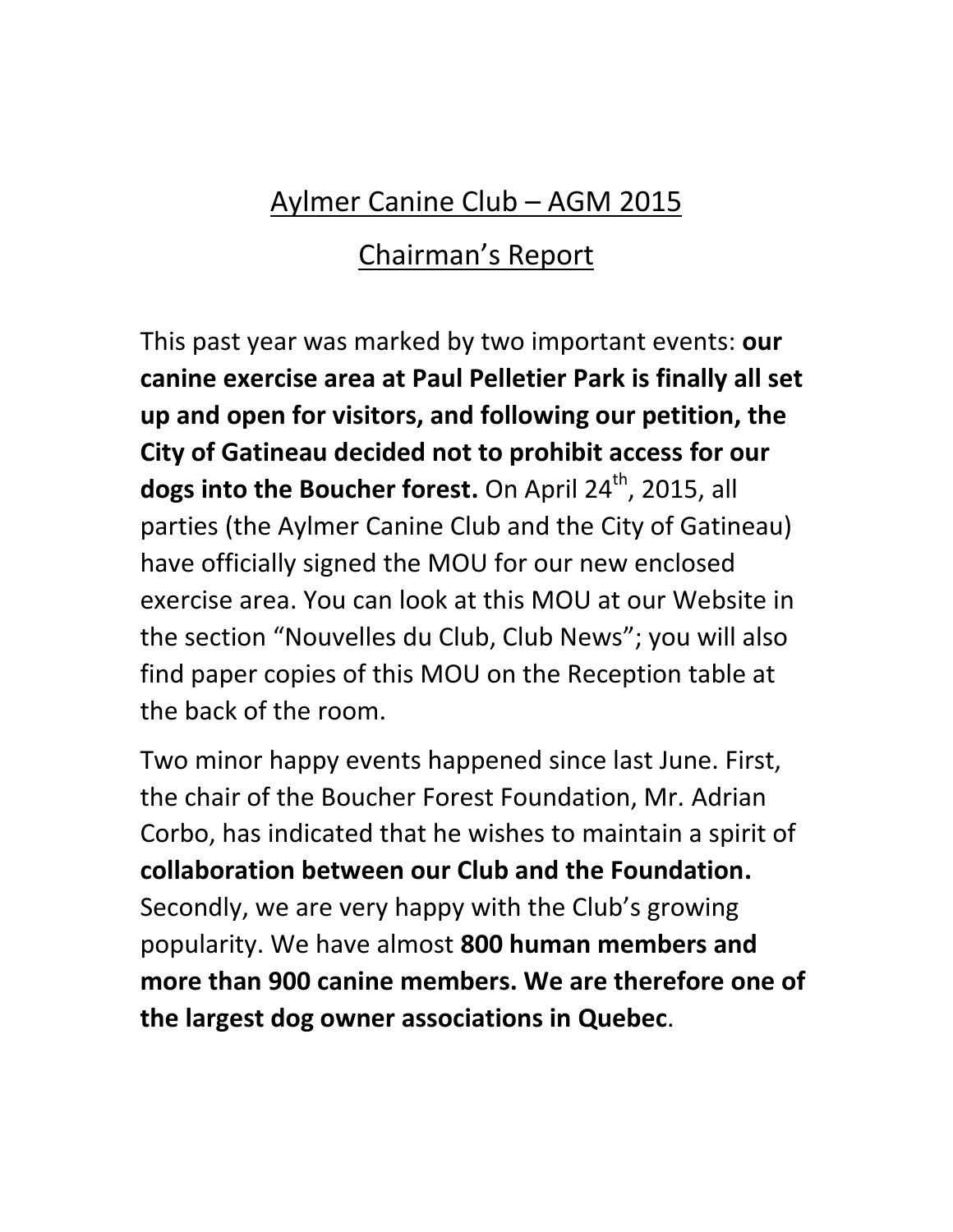Since we do not charge membership fees, our organization must finance its operations with fund raising events (the BBQ's we hold twice a year), with the grants city counsellors donate from their discretionary budgets and with our Commercial Partners' contributions. About that, I wish to stress that we receive considerable help from the **Pitou Minou et Compagnons** Pet shop**.** On top of the fee they pay as a Commercial Partner, they have decided to give our Club all the donations they collect at their monthly Nail Cutting Clinics… PLUS, they give us the free rolls of pooh bags we place at the gates of both parks for users who forget theirs.

I also wish to remind you of the two main objectives of the Club's Constitution: managing an enclosed dog exercise area, and keeping dog owners aware of how important hygiene and security can be. These objectives are essential not only to build our association's credibility in the region, but to **keep our two parks open for our dogs**. Thanks to all the park users who help emptying the bags and bringing them to the blue bins, our dogs can play in clean and welcoming "pastures". We have hired a company by the name of Entretien Desjardins who cuts the grass regularly at Paul-Pelletier Park. The Canine Club inspects this area continuously and makes minor repairs whenever necessary. At J.-L. Park, we have added a few garbage cans around the basin and installed more solid supports for some of them.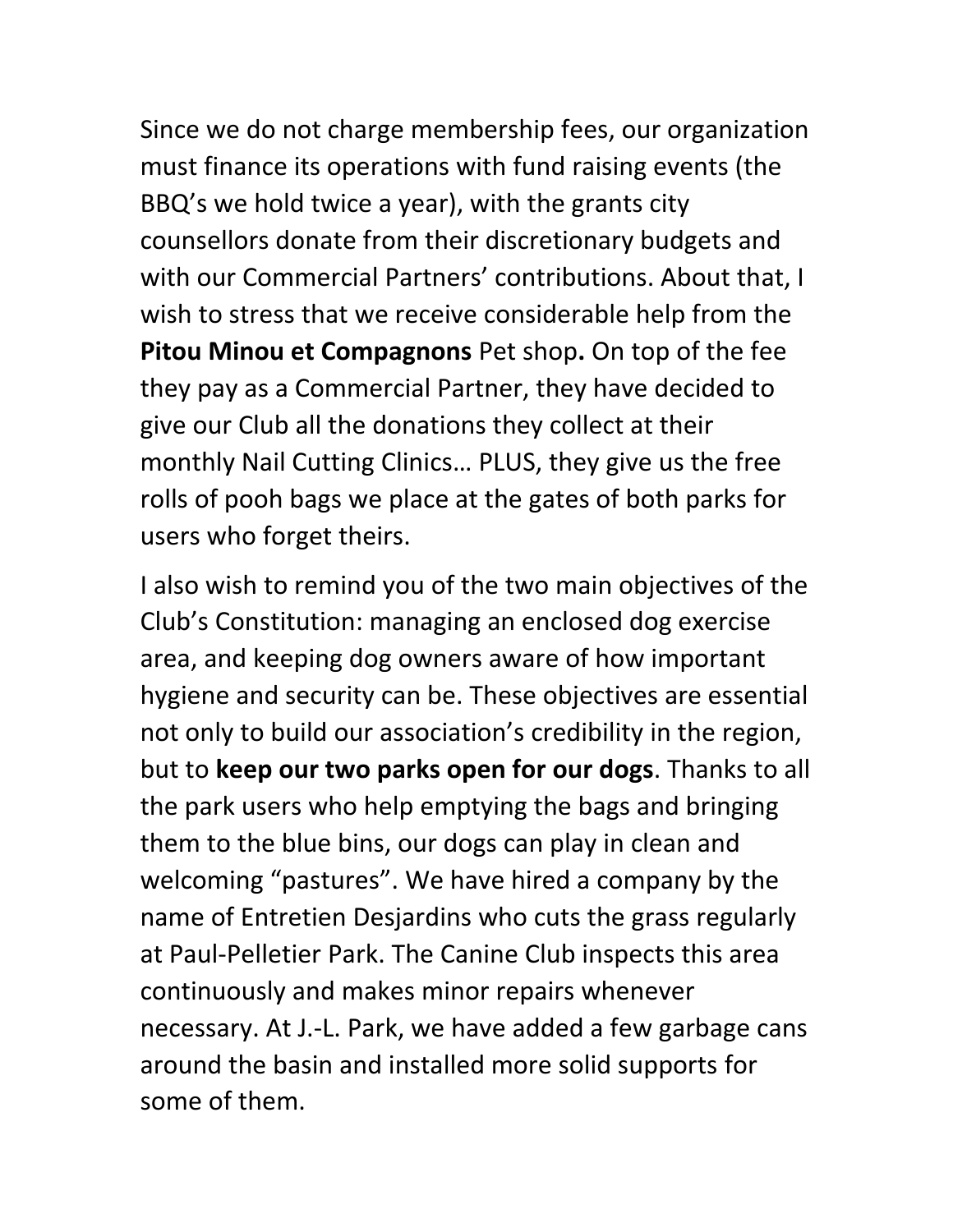Thanks to all our members' donations and to our volunteers' hard work, we have set a cement slab on which we will secure two new park benches. The Club has spent close to \$3,000 for the digging, the slab and the benches.

Regrettably, I have to mention the vandalism happening at the Park every spring and summer, practically destroying our bridges, benches and stairs. We have lodged an official complaint with the City's Park Surveillance Service and with the Police, hoping that they will act and improve the situation. We urge all our Park users to notify us immediately if they come across any information which might help identify the culprits.

As far as our future activities and projects are concerned, we hope to offer our members and all the Parks' users (Paul-Pelletier and Jardins-Lavigne) workshops on canine behaviour. We would hold these workshops when the parks get the most visitors. We could also organize breed events highlighting a specific breed for one day. We are also thinking of opening a small snack counter on certain Sundays with coffee, soft drinks, buns, etc. Of course, the success of these initiatives will depend on the availability of volunteers.